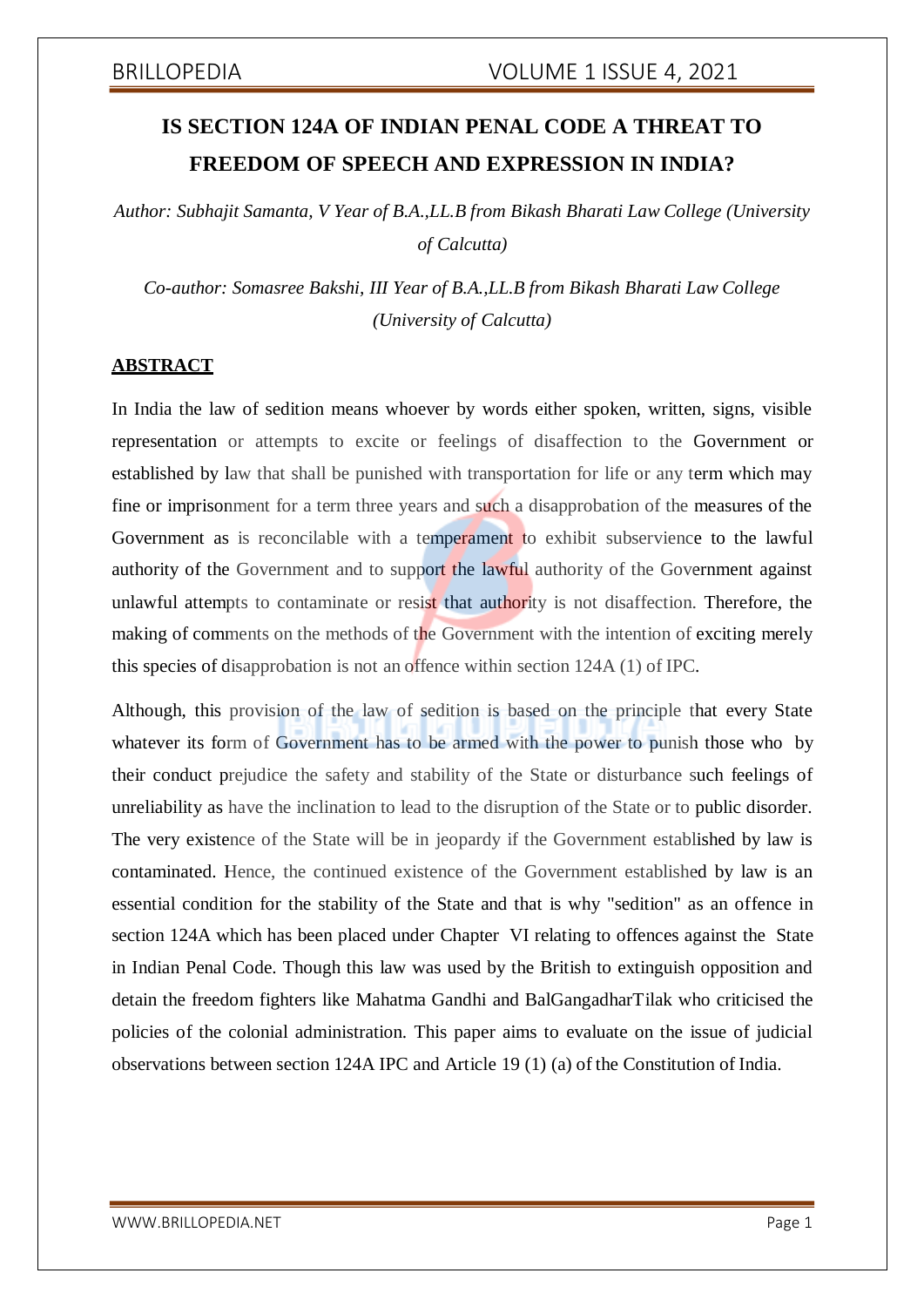## **INTRODUCTION**

The law of sedition in India has assumed controversial importance largely due to the change in Constitutional provision of Freedom of Speech and Expression guaranteed as a fundamental right under article 19 (1) (a) of the Constitution of India. The law of sedition is contained in sections 124A, IPC and 153A IPC and in order Statutes. However, the general statement of law is similar in all the provisions and can be well understood from looking at the provisions given in section 124A, IPC. The section had a chequered career and a historical genesis would revel the various vicissitudes it has undergone through legislative amendments and judicial interpretation.

The offence of sedition corresponding to section 124A was originally section 113 of Macaulay's Draft Penal Code, 1837, but for some unaccountable reasons it was omitted from the Penal Code came into operation and in 1870 on the suggestion of Sir James Stephen, the then law member of the Government of India added section 124A in the Code by the Indian Penal Code (Amendment) Act,1870.

## **SEDITION LAW IN INDIA**

The sedition is nothing but libel (defamation) of the established authority of law such as Government. In the ordinary sense means a stirring up of rebellion against the Government. However, in law it has a technical meaning and includes all those acts and practices which have for their object to excite discontent or dissatisfaction towards the Constitution or the Government or Parliament to create public disturbance to lead to civil war which generally all endeavor to promote public discord and disorder. In other sense, sedition is used to designate those activities of a man whether by words, deeds or writing which are calculated to disturb the tranquility of the State and lead people to subvert the Government established by law. Thus, sedition is a crime against society nearly allied to that of treason and it frequently precedes treason by a short interval. The object of sedition generally are to induce discontent and insurrection to stir up opposition to the Government and to bring the administrative of justice into contempt. The tendency of sedition is to incite the people to insurrection and rebellion. Sedition has been described as disloyalty in action and the law considers as sedition all those practices which have for their object to excite discount or dissatisfaction to create public disturbance or to leas to civil war or to bring into hatred or contempt the sovereign or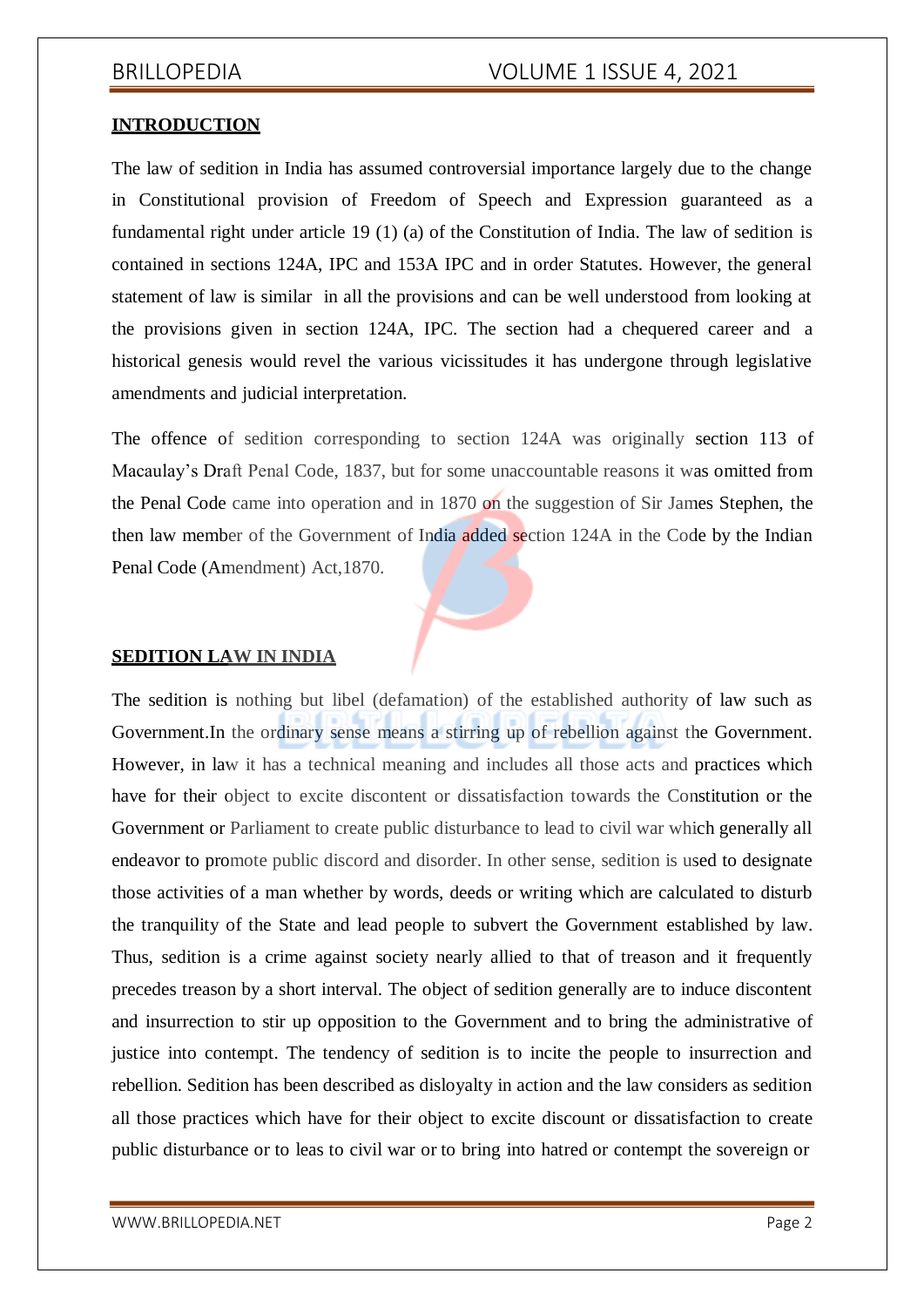the Government the laws or Constitution of the realm and general all endeavours to promote public disorder.

The section 124A, IPC defines the offence of sedition and prescribes punishment for sedition which may extent up to imprisonment for life, and fine or imprisonment up to 3 years and fine.The word sedition does not occur in the body of the section. It finds place only as a marginal note to the section which is not an operative part of the sedition but simply States the name by which the offence defined in the section is known.

The following are the essential ingredients of section 124A of IPC-

- Bringing or attempting to bring into hatred.
- Exciting or attempting to excite disaffection against the Government of India.
- Such act or attempt may be done by words either spoken or written or by signs or by visible representation.
- The act must be intentional.

The sedition law sets out scope of disaffection and what is considered sedition intention as indicated under English Law and the criticism of Government measures an administrative and other actions of the Government if done without exciting or attempting to excite hatred, contempt or disaffection towards the Government established by law that is not sedition.

## **JUDICIAL APPROACHES TO THE INTERPRETATION OF SECTION 124A AND ARTICLE 19(1)(A)**

BRILLOPEDIA

After the Constitution of India came into force an important question relating to the constitutional validity of section 124A IPC in relation to Article 19 was raised in a few cases leading to a conflict of decisions in High Courts. There are two divergent views in this regard. The protagonists of one view hold that section 124A IPC is ultra vires of the Constitution as it seeks to punish merely illegal feelings against the Government and it is an unreasonable restriction on freedom of speech and expression guaranteed under article 19 (1) (a) and is not saved under article 19 (2) of the Constitution by the expression "in the interest of public order"<sup>1</sup>.

<sup>1</sup>Ram Nandan V. State of Uttarpradesh, AIR 1961.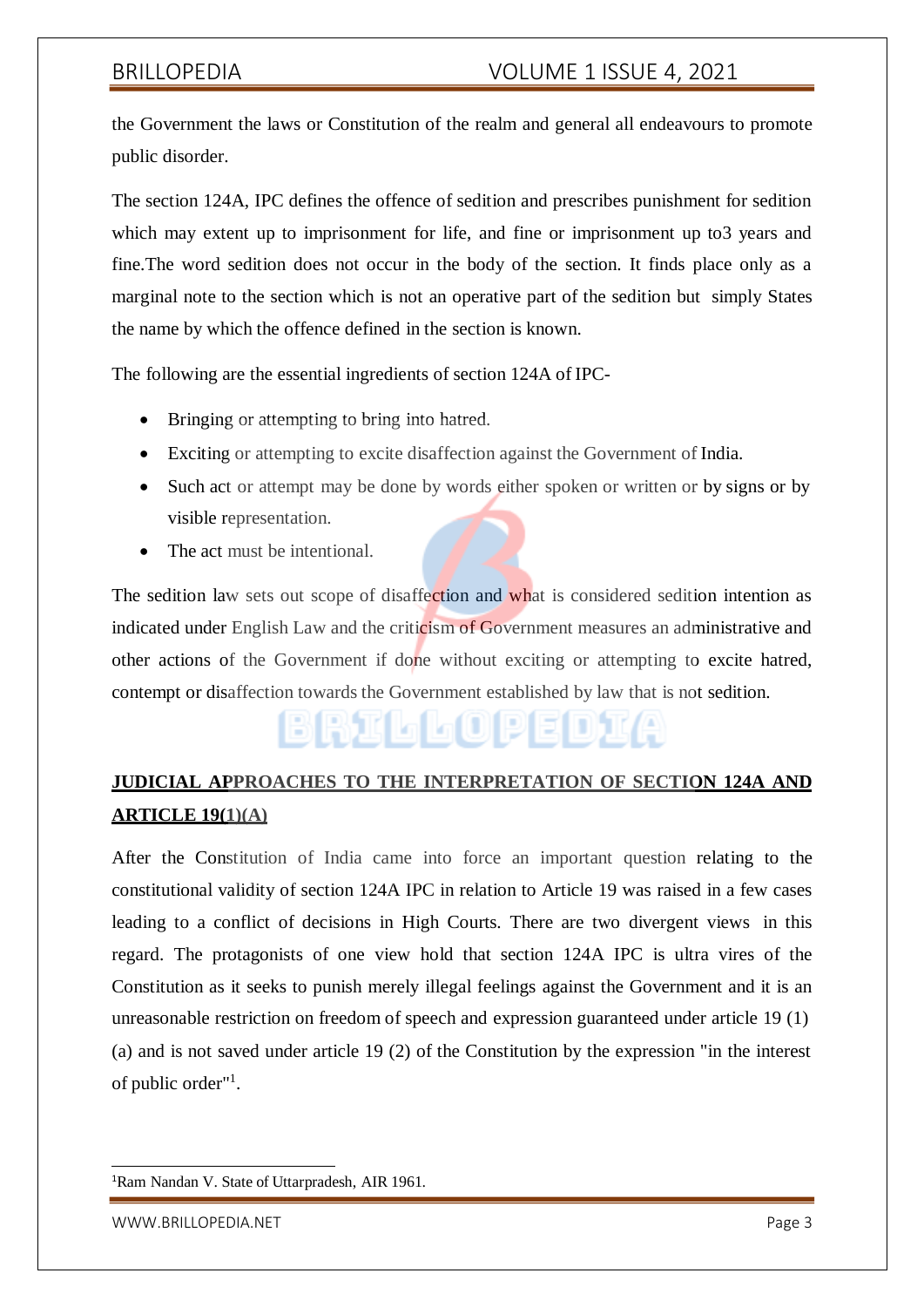In **Tara Singh v. State of Punjab***<sup>2</sup>* section 124A IPC was struck down as unconstitutional being contrary to freedom of speech and expression guaranteed under Article 19(1)(a).

Chief Justice Watson while delivering the judgment of the court observed that *–*

*India is now a sovereign democratic State and Government may go and caused to go without the foundation of the State being impaired. A law of sedition though necessary during the period of foreign rule has become inappropriate by the very nature of the change which has come about.*

To avert the constitutional difficulty as a result of the above referred cases the Constitutional First (Amendment) Act, 1951 inserted in article 19 (2) two words of widest import such as 'in the interest of' and 'public order' thereby including the legislative restrictions on freedom of speech and expression.

The advocates of the other view held that section 124A IPC is constitutional and is not in contravention of article 19 (1) (a) as it is saved by the expression "in the interest of public order" in Article 19 (2). It has been stated that the expression in the interest of public order is of wider connotation and includes not only the acts which are likely to disturb public order but something more than that. In accordance with this interpretation section 124A IPC has been held intra vires of the Constitution. This view found blessings from the Supreme Court in *KedarNath V. State of Bihar<sup>3</sup>* wherein it was held that any law which is enacted in the interest of public order may be saved from the vice of constitutional invalidity. Chief Justice Sinha speaking through the court observed that --

The provisions of the section read as a whole, along with the explanations, make it reasonably clear that the section aims at rendering penal merely such activities as would be intended, or have a tendency, to create disorder or disturbance, of pubic peace by resort to violence. The explanations appended to the main body of the section make it clear that the criticism of public measures or comment on government action but strongly worded and it would be within reasonable limits and consistent with the fundamental right of freedom of speech and expression. It is only when the words, written or spoken etc. which have the pernicious tendency or intention of creating public disorder or disturbance of law and order that the law steps in to prevent such activities in the interest of public order. Therefore, construed the section

<sup>2</sup>Tara Singh v. State of Punjab, AIR 1951, EP 27. <sup>3</sup>KedarNath V. State of Bihar, AIR 1962, SC 955.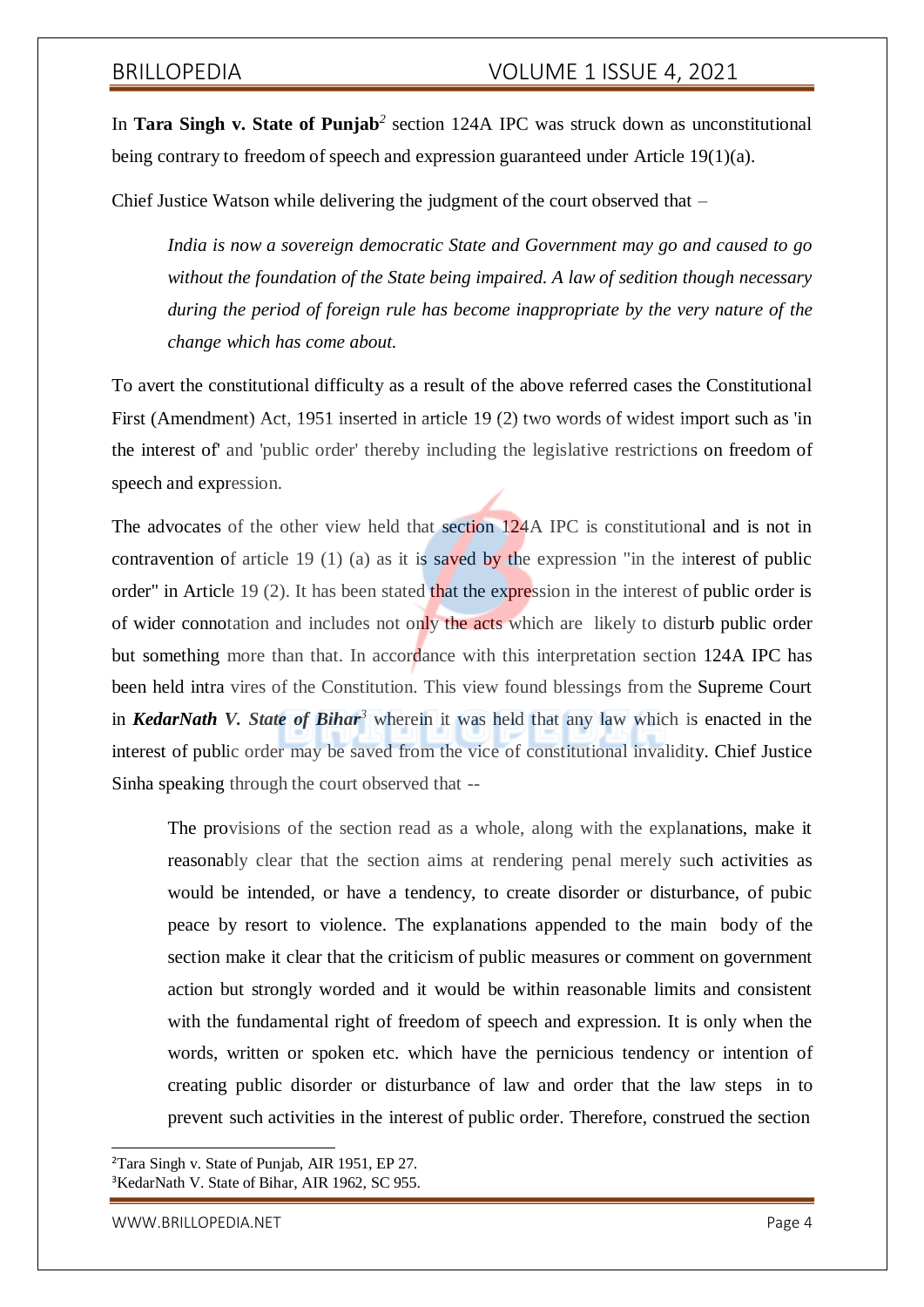strikes the correct balance between individual fundamental rights and the interest of public order

The Court further stated that the right guaranteed under article 19 (1) (a) is subject to such reasonable restrictions as would come within the purview of article 19 (2) which comprises-

- security of the State.
- friendly relations with foreign States.
- public order.
- decency or morality.

With these references to the constitutional validity of section 124A of the Indian Penal Code as to how far they are consistent with the requirements of article 19 (2) with particular reference to security of the State and public order. It must be noted that penalize any spoken or written words or signs or visible representations, etc. which have the effect of bringing or which attempt to bring into hatred or contempt or excite or attempt to excite disaffection towards "the Government established by law" has to be distinguished from the persons for the time being engaged in carrying on the administration and "Government established by law" is the visible symbol of the State. The very existence of the State would be in jeopardy where the Government established by law is subverted.

The continued existence of the Government established by law is an essential condition of the stability of the State. Hence, any act within the meaning of section 124A which has the effect of subverting the Government by bringing that Government into contempt or hatred or creating disaffection against it that would be within the penal statute because the feeling of disloyalty to the Government established by law or enmity to it imports the idea of tendency to public disorder by the use of actual violence or incitement to violence. In other words, any written or spoken words which have implicit in them the idea of subverting Government by violent means, which are compendious included in the term 'revolution' which have been made penal by the section in question. However, the section has taken care to indicate clearly that strong words under lawful means used to express disapprobation of the measures of the Government with the view to their improvement or alteration would not come within the section. Besides, comments, strongly worded, expressing disapprobation of actions of the Government without exciting those feelings which generate the inclination to cause public